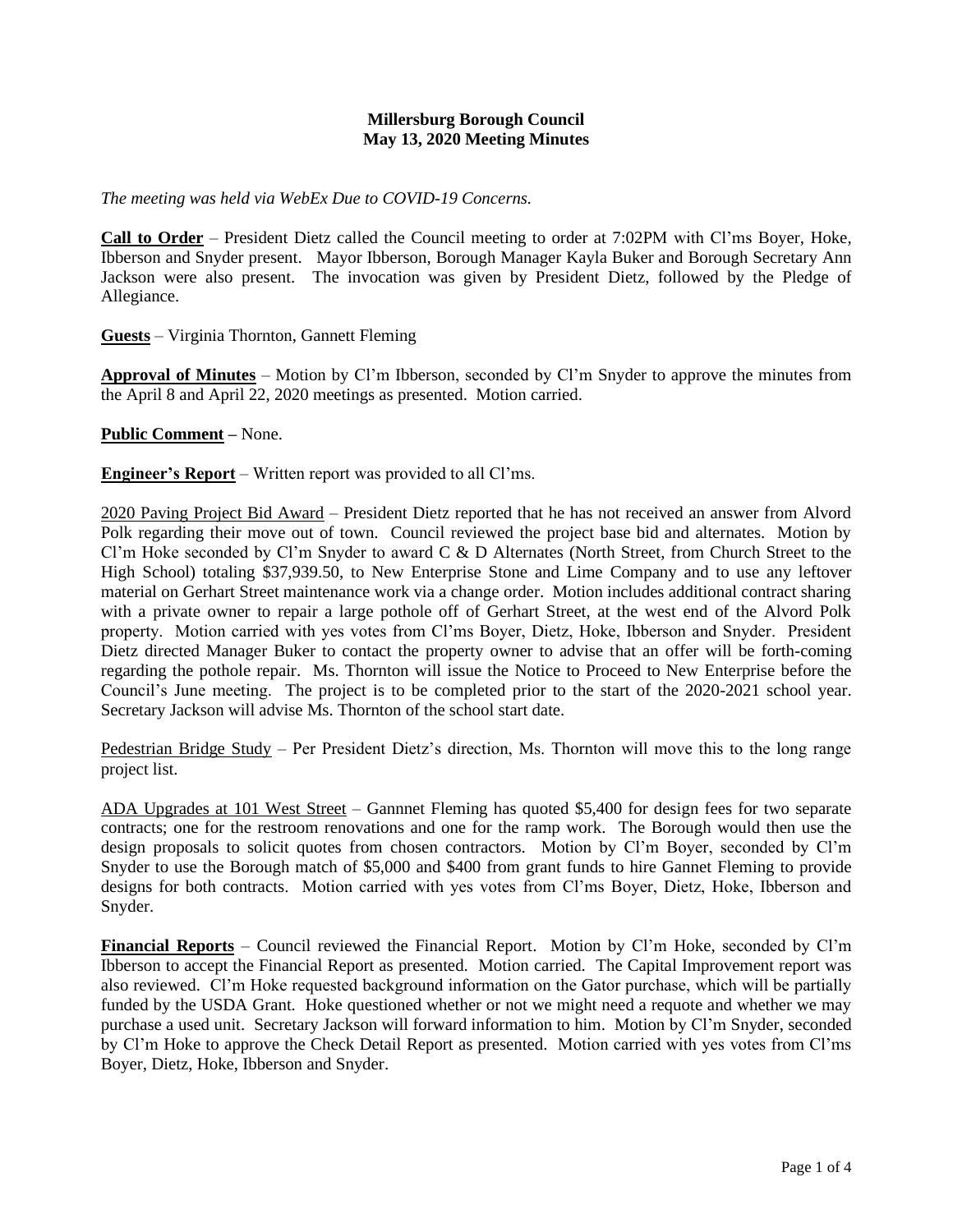## **Committee Reports**

## **Employee Relations**

Report from Chairman – Cl'm Snyder reported that our Public Works Crew Leader has agreed to continue in that position and a concerted effort will be made to improve communications between Manager Buker and the Crew Leader. Snyder suggested that an upgraded phone for the Crew Leader may be in order. President Dietz directed Secretary Jackson to research prices for an upgraded phone, using Tracfone service.

Employee Manual Amendment – Medical Insurances Eligibility for Part-Timers – The availability of medical insurance coverage for part-time employees needs to be further defined in the Employee Manual. Motion by Cl'm Snyder, seconded by Cl'm Hoke to state that a part-time employee must work a minimum of 20 hours per week to be eligible for the Borough's medical coverage, at their own expense. Motion carried. Cl'm Snyder will have the draft amendment ready for Council review at the May Committee of the Whole meeting.

#### **Finance and Risk Management**

President Dietz reminded Cl'ms that their Financial Interest Statements are due to the Borough Secretary.

#### **Parks and Recreation**

Report from Chairman – Cl'm Boyer reported that the Public Works crew will be working on the river front clean-up due to the recent high water. The MYO compost site gate replacement project is in progress. President Dietz extended his thanks to the Public Works crew for cleaning the swing frames in Riverfront Park. Seal Park swings are on the schedule next.

Grosser's Excavating Invoice – Council reviewed the invoice for clean-out of the MYO compost site. Motion by Cl'm Boyer, seconded by Cl'm Hoke to pay the invoice of \$2,025 to Grosser's for their work. Motion carried with yes votes from Cl'ms Boyer, Dietz, Hoke, Ibberson and Snyder.

Park/Public Restrooms Discussion – Council discussed reopening the restrooms, requiring masks to be worn, providing hand sanitizer, cleaning multiple times per day and posting that restrooms are to be used at one's own risk. President Dietz directed Manager Buker to consult with our insurance agent regarding protocol for reopening in general or for emergency use only, etc. Buker was also directed to assess the cleaning supplies on hand and availability for purchase. She is also to assess the availability of the Public Works crew, including Mr. Martz, with reference to additional cleanings of restroom facilities. Mr. Martz is also to be instructed to monitor the Riverfront Park and Sweet Treats trashcans on weekends and holidays.

## **Property**

Report from Chairman – Cl'm Hoke reported that he met recently with the Public Works crew for a shop tour. He also reviewed the equipment list with the Crew Leader. The air compressor is currently at a local small engine repair shop for work, estimated to be \$80. Cl'm Snyder suggested an electric paint sprayer for use in disinfecting the restrooms; the sprayer would be used in conjunction with respirators.

## **Public Safety**

Report from Chairman – Cl'm Ibberson asked Cl'ms to consider what will happen to the Borough when our two officers retire and if PSP may be our alternate. President Dietz referred this to Committee of the Whole for further discussion on an on-going basis.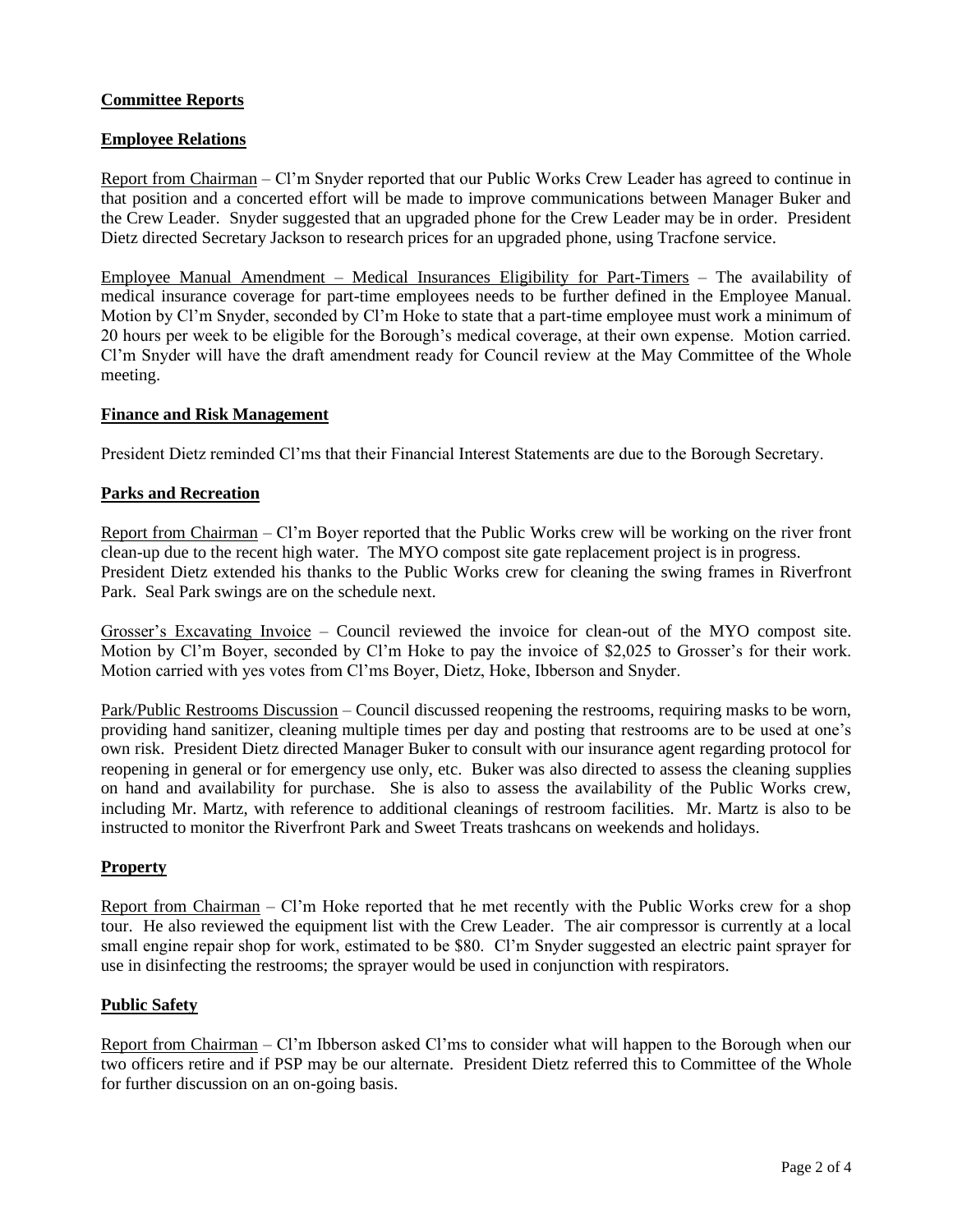## **Streets**

Manager Buker reported that the Public Works crew did a good job of patching a pothole at the intersection of Blosser and Gilbert Streets**.**

#### **Economic Development**

President Dietz reported that he was contacted by Gary Lenker, President of Tri-County Housing Development Corporation, a HUD designated group. Mr. Lenker asked if his group could assist with fixing vacant properties in the Borough. Specifically, Mr. Lenker would like to address Borough Council regarding the old Leitzel's Jewelry Store and the two properties immediately to the west of Leitzel's, on Center Street. President Dietz directed Manager Buker to invite Mr. Lenker to attend an upcoming Committee of the Whole meeting.

**Mayor's Report** – Regarding the disposition of bikes and scooters in Police storage, Mayor Ibberson suggested either Recycle Bicycle or Big Himmy's (Mark Himmelreich). Cl'm Snyder volunteered to contact Mr. Himmelreich to ask him if he would be interested in inspecting the bikes we have and choosing salvageable ones to be given to needy community children.

**Manager's Report –** Written report was provided to all Cl'ms. Additionally, Manager Buker reported that per EMC Sean Grimm, there are 20+ residents and 20+ staff at Premier who are positive for the Coronavirus. Premier is aware that PA National Guard support is available. President Dietz directed Manager Buker to work with Mr. Grimm on this matter and suggested asking Dauphin County EMA what protocols we can promote to protect people.

Cl'm Boyer left the meeting.

**Code Enforcement Report –** Council reviewed the written report as submitted by Karen Zaporozec. Any issues from Council should be reported to Manager Buker who will forward them on to Ms. Zaporozec.

## **Unfinished Business**

HRG Invoice – Center Street Flood & Erosion Control Project – Council reviewed the latest invoice for \$7,200. Motion by Cl'm Hoke, seconded by Cl'm Ibberson to forward the invoice to Dauphin County for payment. Motion carried.

#### **New Business**

Upper Paxton Township Invoice for Salt – Council reviewed the Township's invoice for \$1,675.52. Motion by Cl'm Hoke, seconded by Cl'm Snyder to approve payment of the invoice to Upper Paxton Township. Motion carried with yes votes from Cl'ms Dietz, Hoke, Ibberson and Snyder.

2020 Ferry Boat Rates – Council reviewed the proposed rates for 2020, which are the same as 2019's rates. Motion by Cl'm Hoke, seconded by Cl'm Snyder to ratify the 2019 rates as the 2020 rates. Motion carried.

Handicapped Parking Space – 455 Market Street – Manager Buker presented information relative to a handicapped parking spot application at 455 Market Street. Motion by Cl'm Snyder, seconded by Cl'm Hoke to approve the hand-capped parking space application for 455 Market Street and to verify that the placard belongs to the resident at said address. Motion carried. The proposed space will be the second parking spot south of the yellow curb.

**Communications** – All communications were made available to Cl'ms. There was nothing requiring Council action.